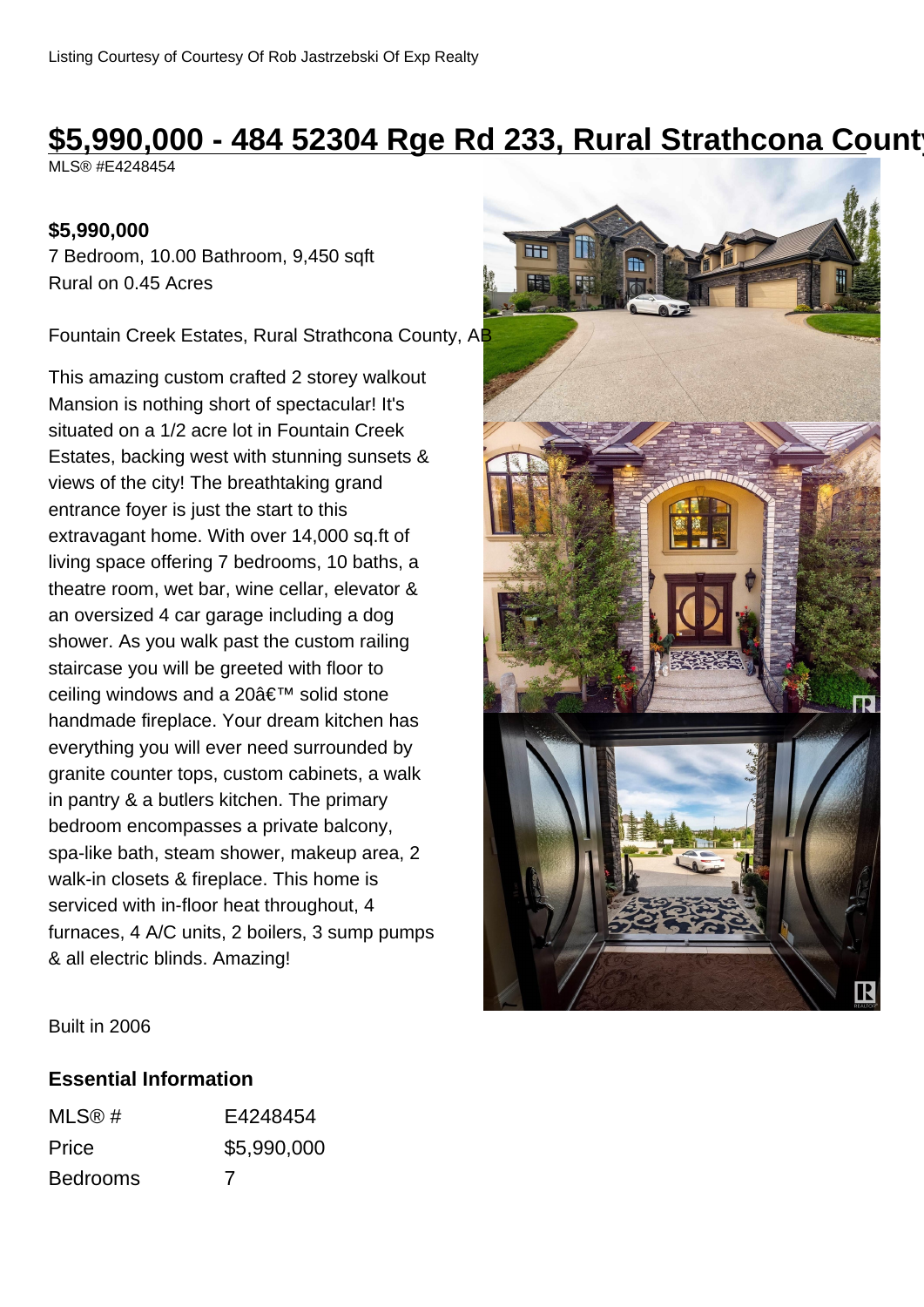| <b>Bathrooms</b>      | 10.00                                     |
|-----------------------|-------------------------------------------|
| <b>Full Baths</b>     | 8                                         |
| <b>Half Baths</b>     | 2                                         |
| <b>Square Footage</b> | 9,450                                     |
| Acres                 | 0.45                                      |
| <b>Year Built</b>     | 2006                                      |
| <b>Type</b>           | Rural                                     |
| Sub-Type              | <b>Residential Detached Single Family</b> |
| <b>Style</b>          | 2 Storey                                  |

## **Community Information**

| Address            | 484 52304 Rge Rd 233           |
|--------------------|--------------------------------|
| Area               | <b>Rural Strathcona County</b> |
| Subdivision        | <b>Fountain Creek Estates</b>  |
| City               | <b>Rural Strathcona County</b> |
| County             | <b>ALBERTA</b>                 |
| Province           | AB                             |
| <b>Postal Code</b> | <b>T8B 1C9</b>                 |

### **Amenities**

| <b>Features</b>          | Air Conditioner, Bar, Carbon Monoxide Detectors, Closet Organizers,<br>Detectors Smoke, Fire Pit, No Smoking Home, Patio,<br>Deck,<br>Programmable Thermostat, Sprinkler System-Underground, Walkout<br>Basement, Wet Bar                          |
|--------------------------|----------------------------------------------------------------------------------------------------------------------------------------------------------------------------------------------------------------------------------------------------|
| <b>Parking Spaces</b>    | 8                                                                                                                                                                                                                                                  |
| Parking                  | Heated, Insulated, Quad or More Attached                                                                                                                                                                                                           |
| # of Garages             | $4+$                                                                                                                                                                                                                                               |
| Garages                  | 16.65x8.06                                                                                                                                                                                                                                         |
| <b>Is Waterfront</b>     | Yes                                                                                                                                                                                                                                                |
| <b>Interior</b>          |                                                                                                                                                                                                                                                    |
| <b>Interior</b>          | Carpet, Hardwood, Stone                                                                                                                                                                                                                            |
| <b>Interior Features</b> | Dryer-Two, Washers-Two, Oven Built-In-Two, Air Conditioning-Central,<br>Alarm/Security System, Compactor, Garage Control, Garage Opener,<br>Stove-Gas, Vacuum System Attachments, Vacuum Systems, Water<br>Softener, Window Coverings, See Remarks |
| Heating                  | In Floor Heat System, See Remarks                                                                                                                                                                                                                  |
| Fireplace                | Yes                                                                                                                                                                                                                                                |
| <b>Fireplaces</b>        | Gas, Mantel, Stone Facing, Three Sided                                                                                                                                                                                                             |